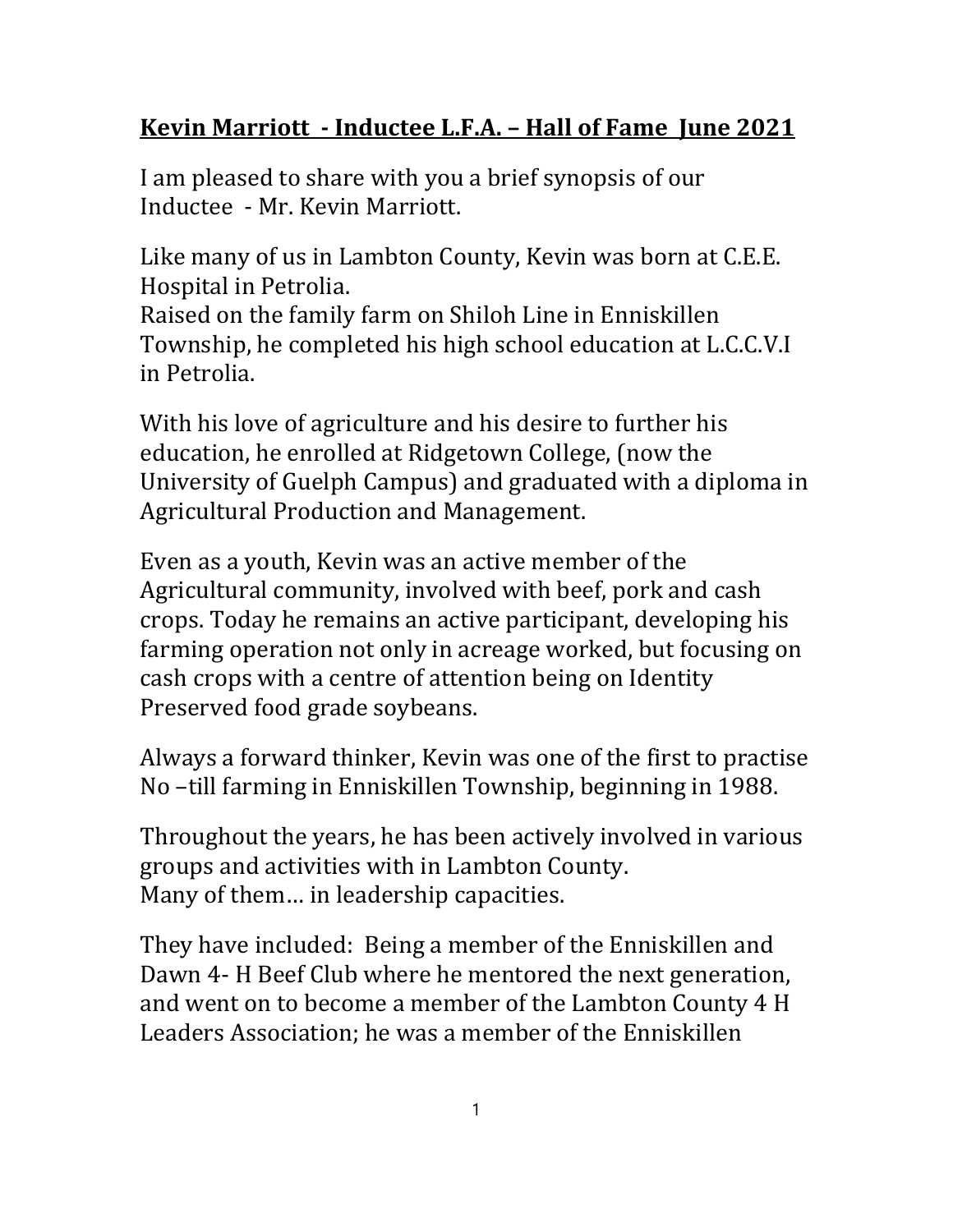Township Jr. Farmers and director and eventually President of Lambton County Jr. Famers and participated in many County and Provincial activities. He also served on the Lambton County Soybean Committee, the Grain Farmers of Ontario, Agriculture in the Classroom, the Lambton Soil & Crop Improvement Association and as well, the Bluewater Conservation Club.

Provincially and internationally, he has shared his devotion and dedication to agriculture in many ways.

As a Provincial Director for Ontario Soybean Growers for over 10 years; A founding Provincial Director of the Grain Farmers of Ontario. He shared his time, his knowledge and his expertise as this organization developed their mission statement and laid the foundation for future generations of farmers to work from.

On the International stage, he held a position of Director on the American Soybean Association. A great Ambassador for Canada, he helped evolve government programs that to this day, are the foundation used in lobbying our Canadian government in the growth of our commodity programs.

In 2008, he led a delegation to Japan to promote Canadian food grade soybeans. To this day, he continues to grow food grade soybeans for the Japanese market, which must be GMO free.

He has served as a Canadian Director on the National Biodiesel Board for five (5) years and was part of the Canadian Farm Debt Mediation Board panel, for a three (3) term.

His personal growth eventually prepared him for a role in the